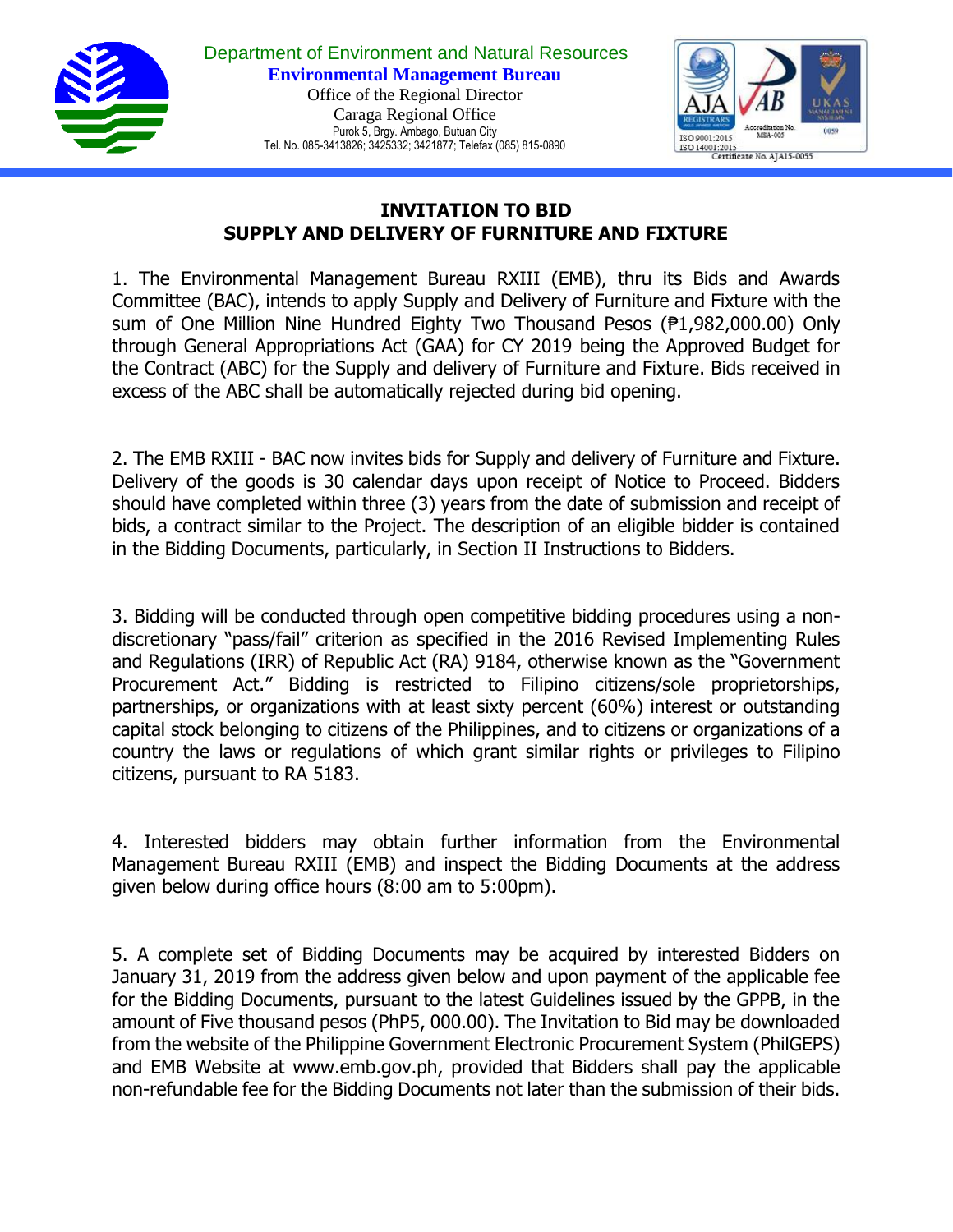6. That pursuant to Section 6 of DBM Administrative Order No. 14, series of 2018, the EMB XIII BAC reserves the option not to award the contract upon the issuance of an approved Implementing Rules and Regulations.

7. The EMB-BAC will hold a Pre-Bid Conference on February 13, 2019 10:00 a.m. at Environmental Management Bureau RXIII Conference Room, Purok 5, Brgy. Ambago, Butuan City which shall be open to prospective bidders.

8. Bids must be duly received by the BAC Secretariat at the address below on or before February 25, 2019 10:00 a.m. All Bids must be accompanied by a bid security in any of the acceptable forms and in the amount stated in ITB Clause 18. Bid opening shall be on February 25, 2019 2:00 p.m. at Environmental Management Bureau RXIII. Bids will be opened in the presence of the bidders' representatives who choose to attend at the address below. Late bids shall not be accepted.

9. Interested bidders may obtain further information from the BAC Secretariat c/o Mr. Rostico L. Quiao at the Environmental Management Bureau RXIII from 8:00 AM to 5:00 PM only, Mondays to Fridays starting January 31, 2019 at Tel No. (085)342-1877. However, any queries relative to the contents of the bid documents and the project requirements can only be made by bidders who purchased the bid documents not later than Ten (10) days prior to the Submission and Opening of Bids.

10. EMB RXIII reserves the right to reject any and all bids, declare a failure of bidding, or not award the contract at any time prior to contract award in accordance with Section 41 of RA 9184 and its IRR, without thereby incurring any liability to the affected bidder or bidders.

## **Technical Specifications**

Bidders must state here either "Comply" or any equivalent in the column "Bidder's Statement of Compliance" against each of the individual parameters of each "Specification"

| Supply and delivery of Furniture and Fixture that will conform with the following<br><b>Specifications</b> |                                                                                                                                                                                                                                                                                              |
|------------------------------------------------------------------------------------------------------------|----------------------------------------------------------------------------------------------------------------------------------------------------------------------------------------------------------------------------------------------------------------------------------------------|
| <b>ITEM</b>                                                                                                | <b>SPECIFICATION</b>                                                                                                                                                                                                                                                                         |
|                                                                                                            | LOT <sub>1</sub>                                                                                                                                                                                                                                                                             |
|                                                                                                            | <b>LABORATORY</b>                                                                                                                                                                                                                                                                            |
|                                                                                                            | 22 Gallon Flammable Safety (1 unit)<br>-Cabinets constructed of 18-gauge steel.<br>-All surfaces and door are welded reinforced double-wall<br>construction with a 1 1/2" air space between walls. - Cabinets come<br>in yellow lead-free epoxy/polyester powder coat finish with trilingual |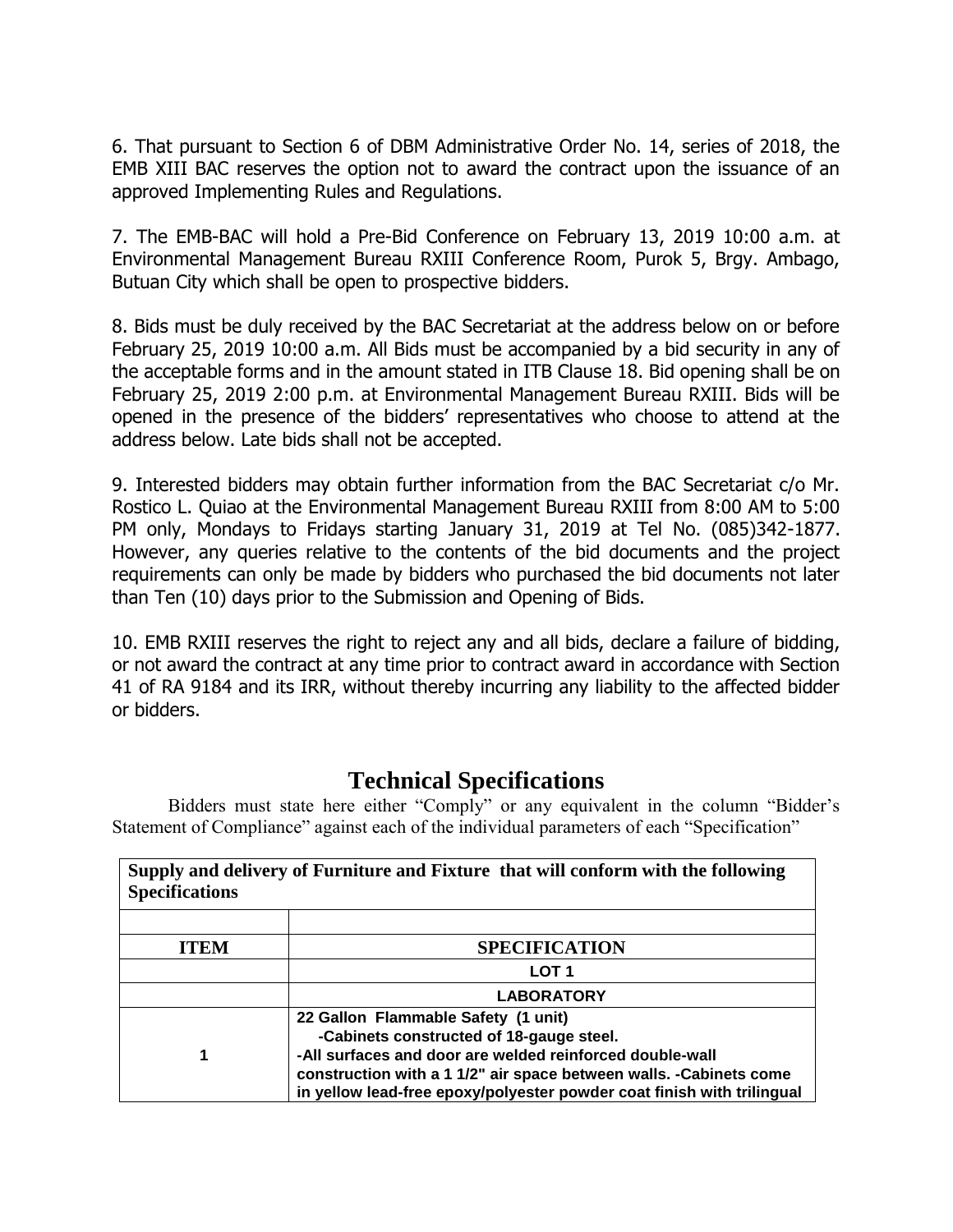|                | warning labels.<br>-include dual vents with flame arresters;<br>grounding connection; flush mounted door handle with key lock and<br>padlock hasp; three point latch system; and 2" raised, leakproof<br>door sill.<br>-Patented SpillSlope® galvanized<br>steel shelf directs spills to back to be collected in the leakproof<br>-Capacity: 22 gallon(s) 83<br>bottom sump.<br>liter(s)<br>No. of Doors: 1<br>Door Type: Manual<br>No. of Shelves: 3<br><b>Adjustable Shelves: Yes</b><br>Dimensions, Exterior: 23.25' W x 65' H x 18' D, 591 W x 1651 H x 457<br>$D$ (mm)<br>Dimensions, Interior: 20' W x 60.5' H x 14.562' D, 508 W x 1537 H x<br>370 D (mm)<br><b>Approvals: OSHA</b> |
|----------------|--------------------------------------------------------------------------------------------------------------------------------------------------------------------------------------------------------------------------------------------------------------------------------------------------------------------------------------------------------------------------------------------------------------------------------------------------------------------------------------------------------------------------------------------------------------------------------------------------------------------------------------------------------------------------------------------|
|                | LOT <sub>2</sub>                                                                                                                                                                                                                                                                                                                                                                                                                                                                                                                                                                                                                                                                           |
| $\mathbf{2}$   | SOFA BED (Green) 54" x 75" (2 units)                                                                                                                                                                                                                                                                                                                                                                                                                                                                                                                                                                                                                                                       |
| 3              | <b>COMPUTER TABLE (3 units)</b><br>Wt: 20 pounds<br>Dimensions: 24 x 19 x 29 inches<br><b>Color: Black</b>                                                                                                                                                                                                                                                                                                                                                                                                                                                                                                                                                                                 |
| 4              | <b>OFFICE CURTAIN (1 lot)</b><br>Height: 3.5 mtrs/ width - 9 meters<br>Height: 2.0 meters/ width - 9 meters                                                                                                                                                                                                                                                                                                                                                                                                                                                                                                                                                                                |
| 5              | <b>COFFEE TABLE WITH 4 CHAIRS (15 units)</b>                                                                                                                                                                                                                                                                                                                                                                                                                                                                                                                                                                                                                                               |
|                | Materials: Hardwood                                                                                                                                                                                                                                                                                                                                                                                                                                                                                                                                                                                                                                                                        |
|                | Round: 2" x 80cm                                                                                                                                                                                                                                                                                                                                                                                                                                                                                                                                                                                                                                                                           |
|                | Hight: Standard                                                                                                                                                                                                                                                                                                                                                                                                                                                                                                                                                                                                                                                                            |
| 6              | <b>CLEOPATRA WOODEN SOFA (FOR HOSTEL) (10 units)</b>                                                                                                                                                                                                                                                                                                                                                                                                                                                                                                                                                                                                                                       |
|                | Materials: Hardwood                                                                                                                                                                                                                                                                                                                                                                                                                                                                                                                                                                                                                                                                        |
|                | Length: 6 ft.                                                                                                                                                                                                                                                                                                                                                                                                                                                                                                                                                                                                                                                                              |
|                | Width: 16"                                                                                                                                                                                                                                                                                                                                                                                                                                                                                                                                                                                                                                                                                 |
|                | Hight: Standard                                                                                                                                                                                                                                                                                                                                                                                                                                                                                                                                                                                                                                                                            |
| $\overline{7}$ | SIDE TABLES WITH CHAIRS (FOR HOSTEL) (8 units)                                                                                                                                                                                                                                                                                                                                                                                                                                                                                                                                                                                                                                             |
|                |                                                                                                                                                                                                                                                                                                                                                                                                                                                                                                                                                                                                                                                                                            |
|                | <b>Materials: Hardwood</b>                                                                                                                                                                                                                                                                                                                                                                                                                                                                                                                                                                                                                                                                 |
|                | Dimension: 40cm x 2ft                                                                                                                                                                                                                                                                                                                                                                                                                                                                                                                                                                                                                                                                      |
|                | Hight: Standard                                                                                                                                                                                                                                                                                                                                                                                                                                                                                                                                                                                                                                                                            |
| 8              | 12-DOOR STEEL LOCKER CABINET W/KEYS (10 units)                                                                                                                                                                                                                                                                                                                                                                                                                                                                                                                                                                                                                                             |
|                | Dimension: H 72" x W36" x D18"                                                                                                                                                                                                                                                                                                                                                                                                                                                                                                                                                                                                                                                             |
|                | Gauge #24 (Standard)                                                                                                                                                                                                                                                                                                                                                                                                                                                                                                                                                                                                                                                                       |
|                | Color: Light Gray enamel Coated Finish                                                                                                                                                                                                                                                                                                                                                                                                                                                                                                                                                                                                                                                     |